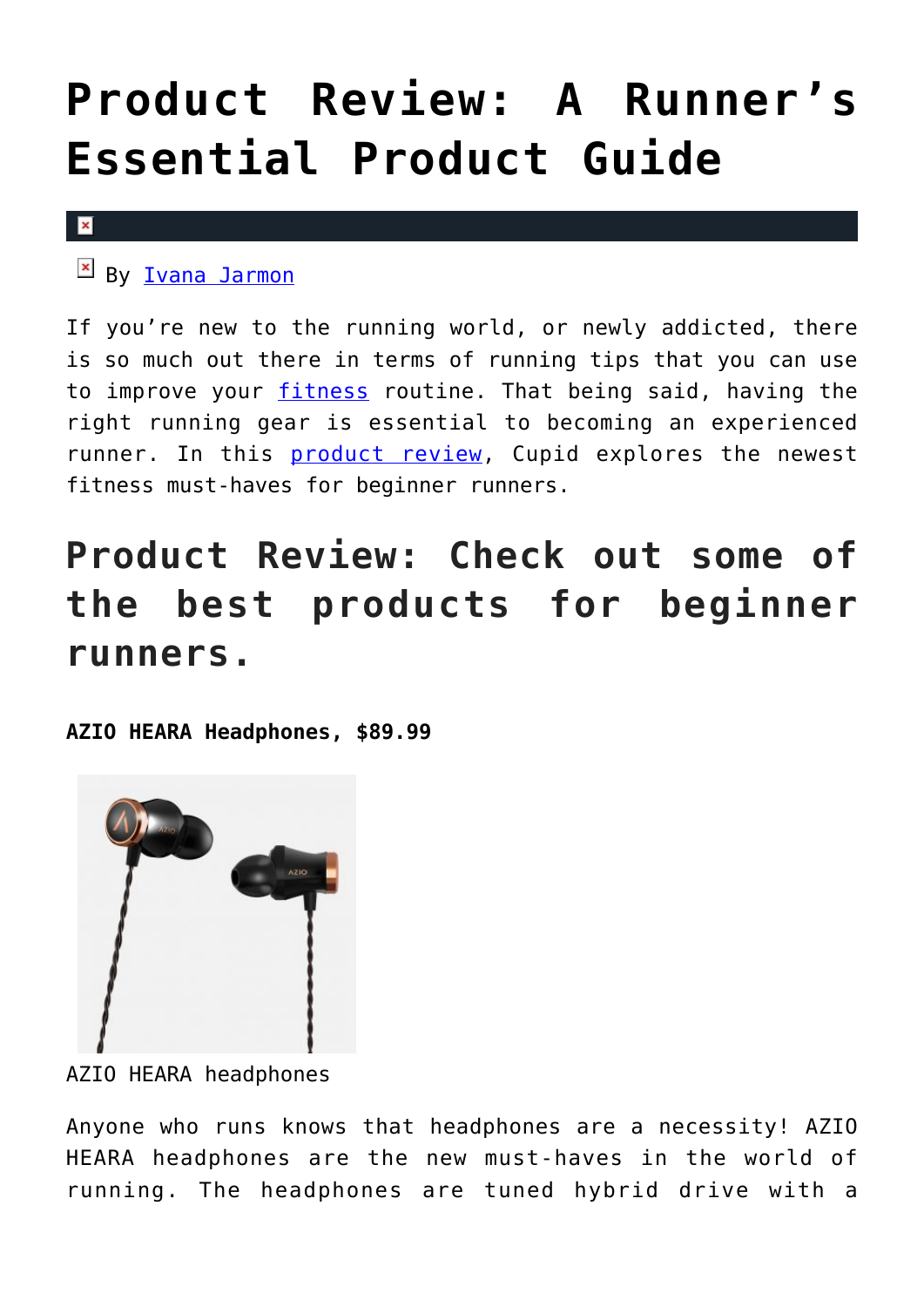structured hi-resolution earphone. The dynamic woofer provides a rich bass and precise mids, while the ceramic tweeter creates a clear high-range harmonic. The earbuds are also known as gaming earbuds that were designed to match up with the AZIO retro classic gaming keyboard. AZIO HEARA headphones are JAS hi-res certified to give you a studio-grade sound reproduction of every detail and wide frequency range. Just imagine running with that kind of sound reverberating in your ears.

**Related Link:** [Product Review: Back-To-School Products For Kids](http://cupidspulse.com/126308/product-review-back-school-products-all-ages/) [Of All Ages](http://cupidspulse.com/126308/product-review-back-school-products-all-ages/)

**Tart Cherry Juice Concentrate, \$12**



Stoneridge Orchards Tart Cherry Concentrate

Stoneridge Orchards Tart Cherry Juice is not only refreshing and delicious, but it also provides great health benefits. It's rich in nutrients like potassium and iron and provides a high amount of anthocyanins, which promote anti-inflammatory processes in the body. As a beginner runner, your body experiences a lot of aches and pains. Taking Ibuprofen is unhealthy in quantity and can cause more issues if you choose to keep taking it. This juice helps with maintaining hydration, blood pressure and muscle recovery, s well as digestion. It helps fight inflammation and arthritis pain and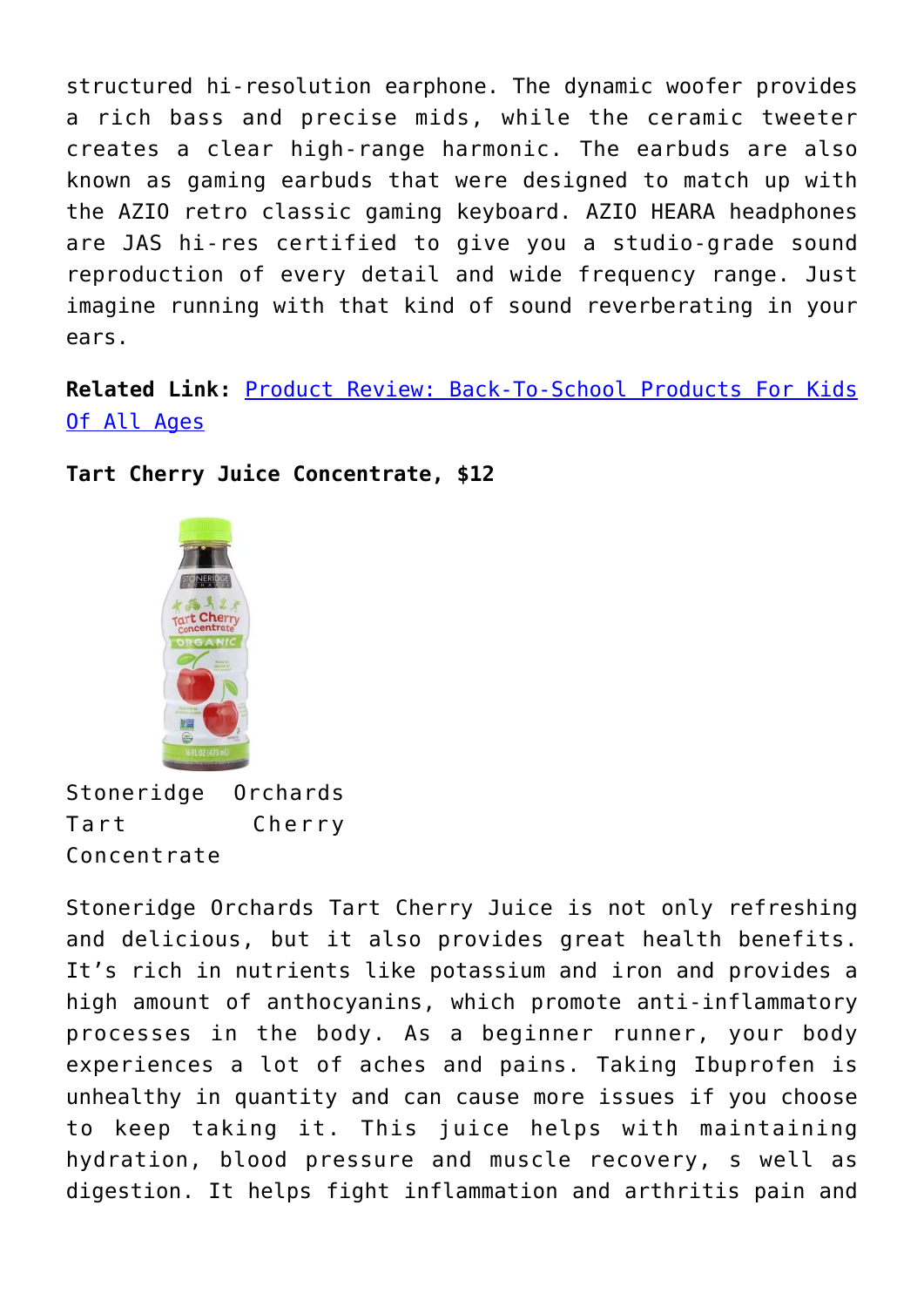boosts immunity. Plus, it helps regulate your metabolism, fights fat and blocks cancer growth. This is just a portion of what it does. Stoneridge Orchards Tart Cherry Juice Concentrate is all-natural and allows you to recover sooner without having to take ingest chemicals that may do more harm than good.

**Related Link:** [Product Review: YouTuber Heather Marianna's](http://cupidspulse.com/127010/product-review-beauty-kitchen-organic-beauty-celebrity-trend/) [Created ORganic Beauty Line, Beauty Kitchen](http://cupidspulse.com/127010/product-review-beauty-kitchen-organic-beauty-celebrity-trend/)

**3. Smooth Feet by Legendary Apothecary, \$35**



https://www.legendar yapothecary.com/stor e/smooth-feetsubscription/

If you have dry feet, rough heels, and have tried a variety of creams and lotions that just don't work. then Smooth Feet is for you. The oil is an old recipe that will leave your feet hydrated and smooth. The product uses organic ingredients and prevents evaporation of water from the surface. Smooth Feet doesn't use any synthetic fragrance, toxic chemicals, artificial colors, animal derived ingredients or preservatives. It only has three USDA certified organic ingredients: vegetable glycerin, pure lavender oil, and sugar cane alcohol. The old-world recipe was passed down from cocreator Sara Saidy's grandmother, Masy. All it takes it's a few drops to get Smooth Feet.